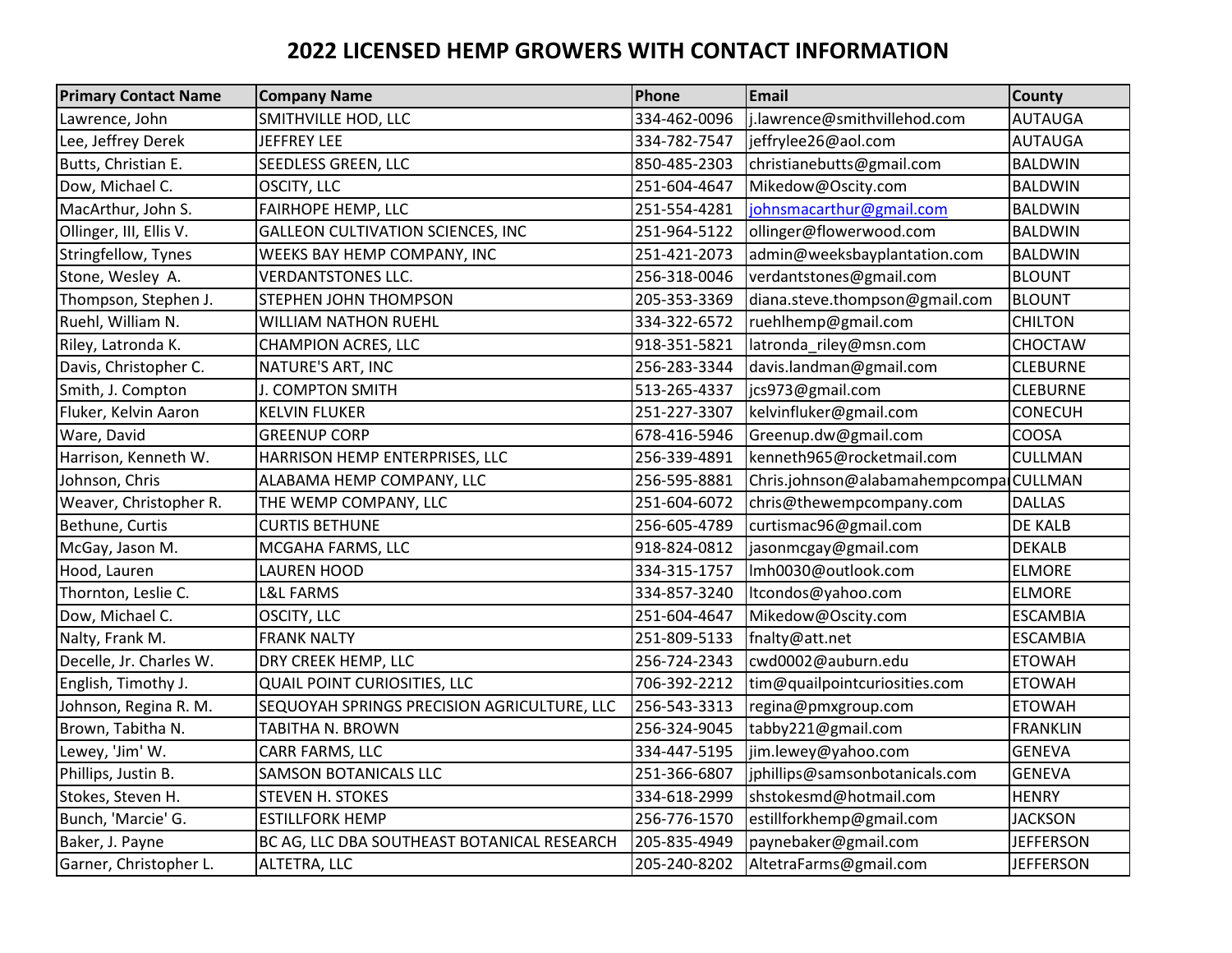## **2022 LICENSED HEMP GROWERS WITH CONTACT INFORMATION**

| Hungerpiller, R. 'Mitch'  | R. MITCHELL HUNGERPILLER                   | 205-313-7501 | mitch@creekleaf1817.com                     | <b>JEFFERSON</b>   |
|---------------------------|--------------------------------------------|--------------|---------------------------------------------|--------------------|
| Mordican, Antoine D.      | NATIVE BLACK ENTERPRISE, LLC               | 773-876-7791 | NativeBlackLLC@gmail.com                    | <b>JEFFERSON</b>   |
| Sims, Wesley A.           | MEDICAL BOTANIST, INC                      | 205-876-3689 | ws sms@yahoo.com                            | <b>JEFFERSON</b>   |
| Walker, Tara              | REDS ONE GREENS, LLC                       | 205-542-7772 | tarawalkeronly@gmail.com                    | <b>JEFFERSON</b>   |
| May, Jessie L.            | MAY FARMS, LLC                             | 256-335-0693 | jessieleemayjr@gmail.com                    | LAUDERDALE         |
| Allen, Victor C.          | SUPREME ACRE FARMS, LLC                    | 256-856-0787 | supremeacrefarms@gmail.com                  | <b>LAWRENCE</b>    |
| Byrd, Jr, Taylor          | BURRELL FARMS & GARDENS, LLC               | 256-565-0212 | tbyrdjr@bellsouth.net                       | LAWRENCE           |
| Bramlett, Benjamin H.     | SUSTAINABLE CBD, LLC                       | 706-590-0372 | b.bramlett@sustainablecbdllc.com            | <b>LEE</b>         |
| Coleman, Samuel           | <b>CULTURE VALLEY FARMS, LLC</b>           | 256-732-3110 | bkcoleman55@gmail.com                       | <b>LIMESTONE</b>   |
| Jackson, Carter S.        | <b>CARTER JACKSON</b>                      | 334-524-4571 | carterjackson777@gmail.com                  | <b>MACON</b>       |
| Shakir, Muhjah            | <b>MAHJAH SHAKIR</b>                       | 334-421-7160 | naturesgardenvp@gmail.com                   | <b>MACON</b>       |
| Fierro, Damon             | SYNCANNA HEALTH, LLC                       | 256-508-5977 | Damon@southernleaf.com                      | <b>MADISON</b>     |
| Long, Mary Margaret       | <b>MARY MARGARET LONG FARM</b>             | 256-656-8996 | ms.mms.email@gmail.com                      | <b>MADISON</b>     |
| Hildreth, Randall         | HILDRETH NUTRACEUTICAL RESEARCH GROUP, INC | 770-639-4042 | rhildreth@hnrgroup.org                      | <b>MARENGO</b>     |
| Click, III Olin L. 'Trey' | OLIN L. CLICK, III                         | 256-919-5834 | treyclickfarms@gmail.com                    | MARSHALL           |
| Blaxton, Kendall          | CSJ ENTERTRISES, LLC                       | 256-621-2477 | kendallblaxton@hotmail.com                  | <b>MORGAN</b>      |
| Marks, Taylor             | BLUEWATER HEMP, LLC                        | 256-227-8325 | taymarks@gmail.com                          | <b>MORGAN</b>      |
| Flowers, Leaveil          | FLOWERS INDUSTRIES, LLC                    | 205-677-8345 | leaveil@theflowersofhemp.com                | PERRY              |
| Hogue, James              | <b>JAMES HOGUE</b>                         | 334-292-0536 | murph0814@gmail.com                         | <b>PERRY</b>       |
| Ward, Justin              | MR TIBS, LLC                               | 205-223-7908 | justd.ward@gmail.com                        | <b>PERRY</b>       |
| Greene, Jason             | RENGROW, INC                               | 205-792-5489 | jgreene@rengrow.com                         | <b>PICKENS</b>     |
| Corbin, Beverly 'Elaine'  | CROSSROADS FARMS, LLC                      | 334-372-5106 | elaine.corbin@yahoo.com                     | <b>PIKE</b>        |
| Lovvorn, Terri            | LOVVORN FARMS                              | 256-449-6472 | tlovornbama@yahoo.com                       | <b>RANDOLPH</b>    |
| Bailey, Tanner H.         | HENDRICK PINES, LLC                        | 678-372-5073 | tanner@hendrickpines.com                    | <b>RUSSELL</b>     |
| Forbes, Lamuel            | LAMUEL FORBES                              | 706-393-4490 | Aj1coker@yahoo.com                          | <b>RUSSELL</b>     |
| McKinney, Kristy L.       | KOVERED FARMS, LLC                         | 205-965-0976 | kristy3311@gmail.com                        | <b>SAINT CLAIR</b> |
| Gibson, John M.           | JOHN MICHAEL GIBSON                        | 205-346-9854 | mgmikegibson1983@icloud.com                 | <b>SUMTER</b>      |
| Davis, Donna J.           | AFFINITY FARM, LLC                         | 407-256-4404 | donnadavis8617@gmail.com                    | <b>TALLAPOOSA</b>  |
| McCarroll, Thomas P.      | <b>BAKED BROTHERS COMPANY</b>              | 205-212-4949 | Patrick@ebuffalo.com                        | <b>TUSCALOOSA</b>  |
| Morrison, Eli W.          | <b>ELI MORRISON</b>                        | 205-752-7075 | eliwmorrison@yahoo.com                      | <b>TUSCALOOSA</b>  |
| Rhodes, James L.          | CRITTER CREEK FARM, INC                    | 205-531-5901 | crittercreekjim@gmail.com                   | <b>TUSCALOOSA</b>  |
| VanHoose, Dreu            | VANHOOSE HEMP CO, LLC                      | 202-246-1390 | dreulvanhoose@gmail.com                     | <b>TUSCALOOSA</b>  |
| D'Angelo, Annamarie A.    | CANABOMB NATURALS MANUFACTURING, LLC       | 251-459-2536 | annamariedangelo@gmail.com                  | <b>WASHINGTON</b>  |
| Sirmon, Allen B.          | SOUTHERN HEMP INDUSTRIES, LLC              | 251-610-0774 | southernhempindustries@gmail.com WASHINGTON |                    |
| Frazier, Asaud            | <b>ASAUD FRAZIER</b>                       | 614-615-2815 | ellabeasgarden@gmail.com                    | <b>WILCOX</b>      |